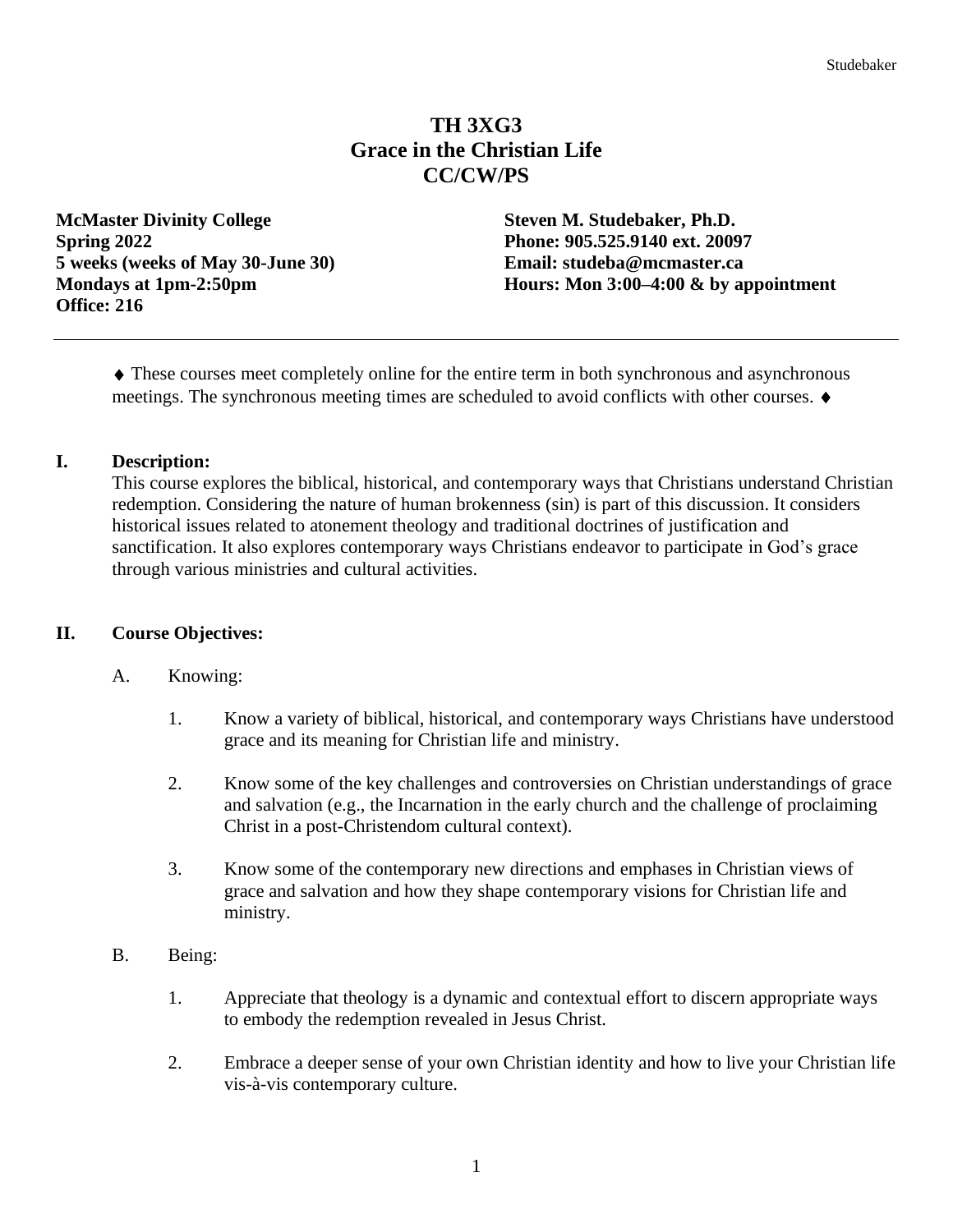- C. Doing:
	- 1. Investigate and write a constructive paper on a biblical theology of grace.
	- 2. Develop an understanding of a Christian theology of grace that is both credible within culture and authentic to the Gospel.
	- 3. Develop skills in academic analysis, writing, and presentation of research.

## **III. Required Text:**

- 1. Gene L. Greene, Stephen T. Pardue, and K. K. Yeo, eds., *So Great a Salvation: Soteriology in the Majority World* (Grand Rapids: Eerdmans, 2017).
- Additional reading may be assigned

## **IV. Course Performance Criteria:**

| Assignment     |                                  | Percent            | Due     |
|----------------|----------------------------------|--------------------|---------|
| Α.             | <b>Biblical Vision of Grace:</b> | 25%                | June 10 |
| <b>B.</b>      | So Great a Salvation Blog:       | 20%                | June 17 |
| $\mathbf{C}$ . | Major Paper/Projects:            | 55%                |         |
|                | Presentation<br>1)               | 20%                | June 27 |
|                | 2)<br>Paper                      | 35%                | July 1  |
| D.             | Participation:                   | $X\%$              |         |
|                |                                  | <b>Total: 100%</b> |         |

## **V. Lecture Outline (***tentative***):**

| <b>Week</b>    | <b>Date</b> | <b>Weekly Sessions</b>                                                    |                                                       | <b>Readings &amp;</b><br><b>Assignments</b> |
|----------------|-------------|---------------------------------------------------------------------------|-------------------------------------------------------|---------------------------------------------|
|                | May 30      | Synchronous $1:00-2:50$ pm                                                | <b>Online</b>                                         |                                             |
|                |             | • Our Stories of Grace                                                    | I. Biblical Theology of<br><b>Creation-Redemption</b> |                                             |
|                |             | • Introduction to the Course                                              |                                                       |                                             |
| $\overline{2}$ | June 6      | Synchronous $1:00-2:50$ pm                                                | <b>Online</b>                                         | • June 10, Biblical                         |
|                |             | $\cdot$ Q & A on Biblical Theology<br>of Creation & Redemption<br>lecture | III. Medieval theologies of<br>grace                  | Vision of Grace<br>Paper due                |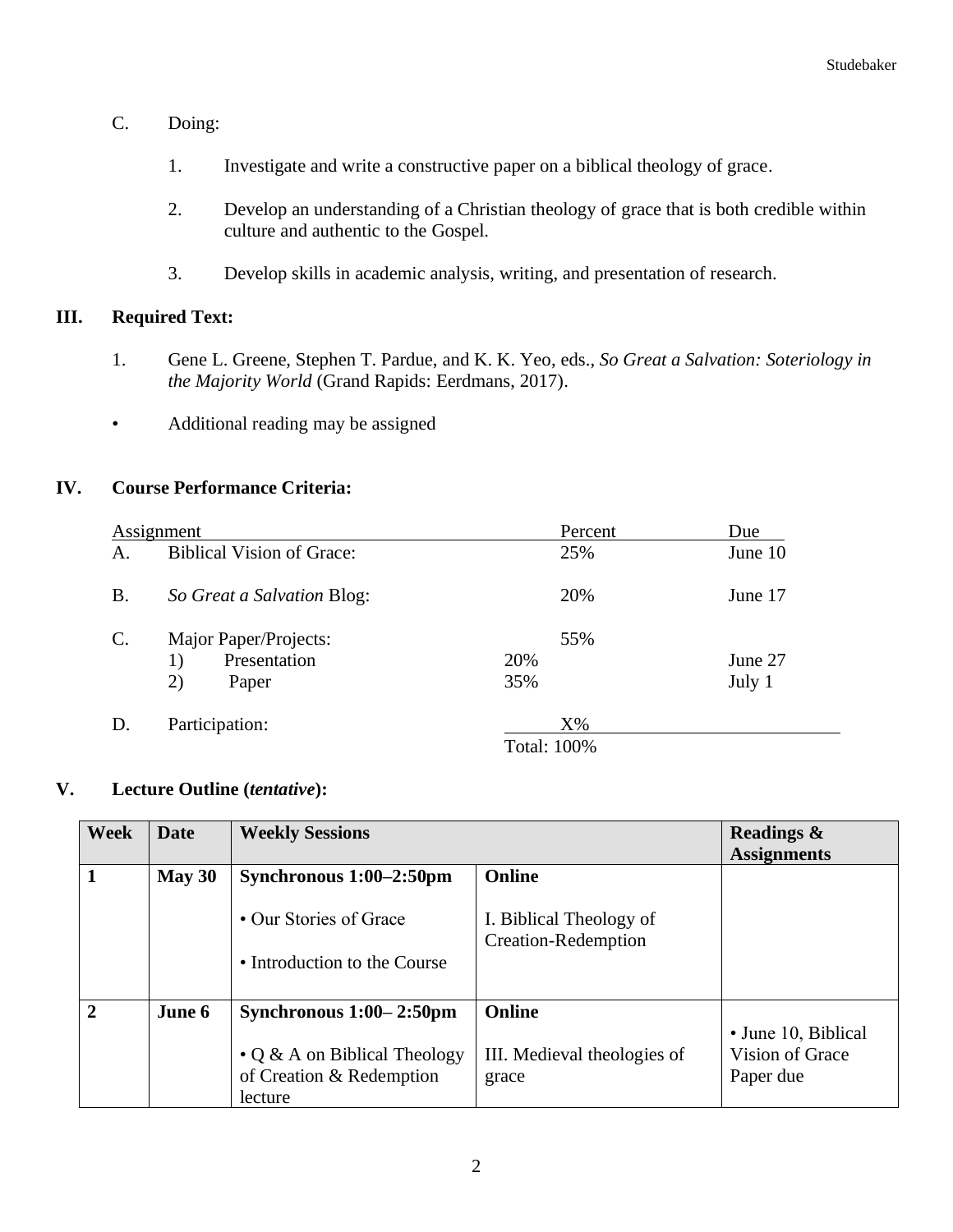|                         |         | • Group sharing/discussion:<br><b>Biblical Vision of Grace</b><br>II. Early church theology of<br>grace                                                                                                                                               |                                                                                                                |                                                                                      |
|-------------------------|---------|-------------------------------------------------------------------------------------------------------------------------------------------------------------------------------------------------------------------------------------------------------|----------------------------------------------------------------------------------------------------------------|--------------------------------------------------------------------------------------|
| 3                       | June 13 | Synchronous 1:00-2:50pm<br>• MDiv/MTS: Share with the<br>class So Great a Salvation<br><b>Blog</b><br>• DPT seminar presentations<br><b>IV.</b> Protestant Theology<br>(e.g., justification,<br>sanctification,<br>evangelical atonement<br>theology) | <b>Online</b><br>IV. Grace and Contemporary<br><b>Issues</b><br>A. Human Identity $\&$<br>Activity (Imago Dei) | • June 17, So Great a<br>Salvation Blog due<br>$\bullet$ June 17, DPT<br>seminar due |
| $\overline{\mathbf{4}}$ | June 20 | Synchronous 1:00-2:50pm                                                                                                                                                                                                                               | <b>Online</b>                                                                                                  |                                                                                      |
|                         |         | • Q & A on identity & divine<br>image lecture                                                                                                                                                                                                         | C. Theology of Religions                                                                                       |                                                                                      |
|                         |         | <b>B.</b> Creation Care                                                                                                                                                                                                                               |                                                                                                                |                                                                                      |
| 5                       | June 27 | <b>Major Paper Presentations Synchronous 1:00-2:50pm</b><br>Presenter<br>Ī.<br>2.<br>3.<br>4.<br>5.<br>6.<br>7.<br>8.                                                                                                                                 |                                                                                                                | $\bullet$ July 1,<br>Paper/Project due                                               |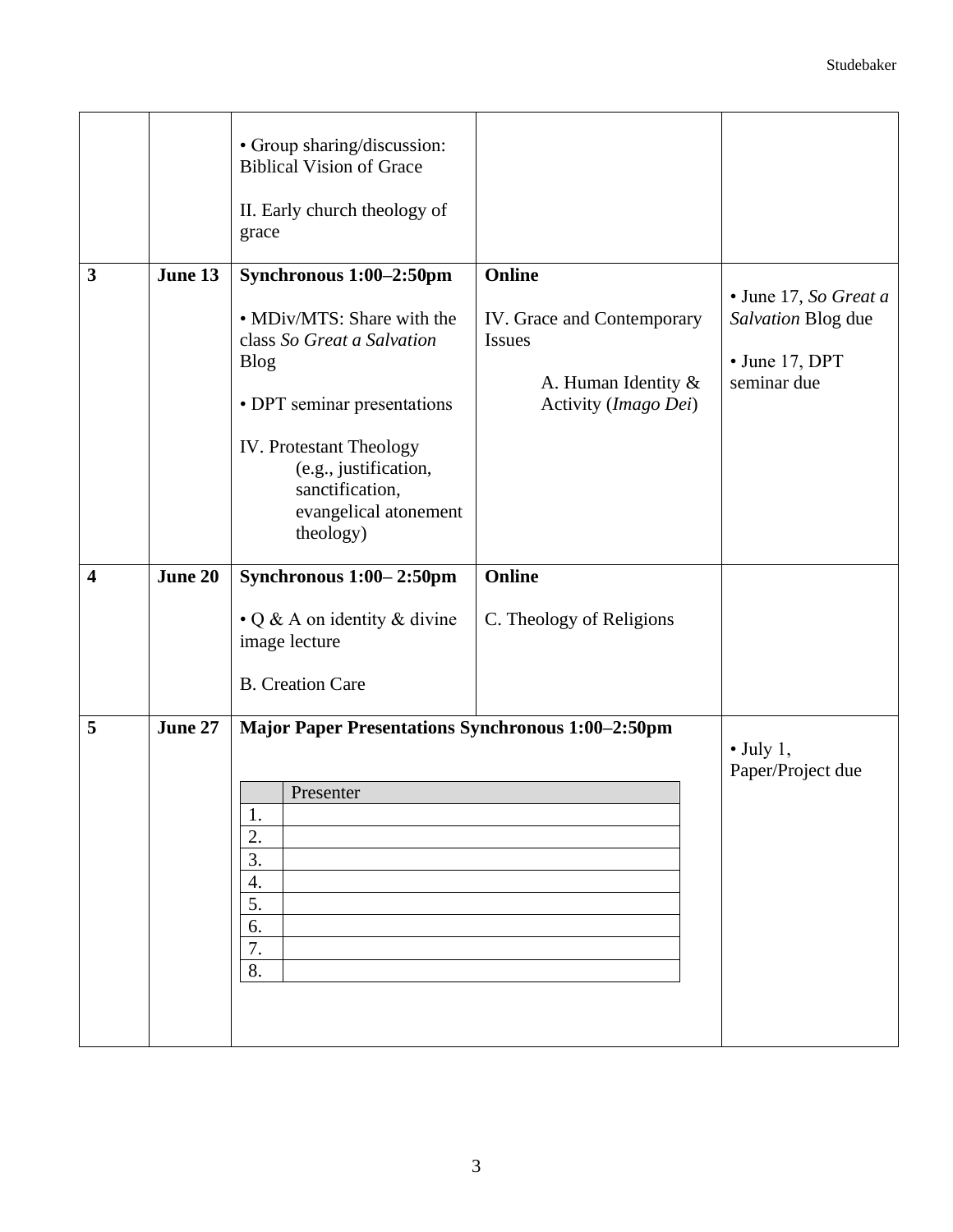### **VI. Assignment Descriptions:**

General Guidelines:

- Submit papers to the assignment folder on Avenue to Learn. Use the following format for file names: your last name.assignment name.docx [Studebaker.BiblicalGrace.docx]. PDF files may not receive electronic comments—I find them clunky and difficult to deal with.
- Papers and assignments may be submitted early for feedback from the professor and resubmitted on the due date for grading.
- All assignments marked according to the Grading Criteria Form available on Avenue to Learn
- All papers and assignments should conform to (and will be marked against) the MacDiv Style Guide
- A. Biblical Vision of Grace:
	- 1. Purpose:

This assignment provides the opportunity to interpret a biblical vision of grace. The biblical passage, story, image, or theme can be from either the Old or the New Testaments.

- 2. Description:
	- a. This essay describes the theological content of the selected passage or theme and identifies what it contributes to a Christian theology of grace. When detailing the contribution of the theology of grace do so in light of your area of degree specialization: e.g., what does the theology of grace mean for Christian Worldview, Church and Culture, or Pastoral Studies?
	- 2) Length: 5–6 pages.
	- 3) Sources: six to eight sources (combination of books, journal articles, book essays, etc.). Endeavor to draw on sources that reflect different approaches and theological viewpoints.
- B. *So Great a Salvation* Blog:
	- 1. Purpose: This assignment develops analytical, synthetic, and critical skills.
	- 2. Description: After reading *So Great a Salvation*, select and write a 500 word blog on one of its chapters.
	- 3. Elements for a blog: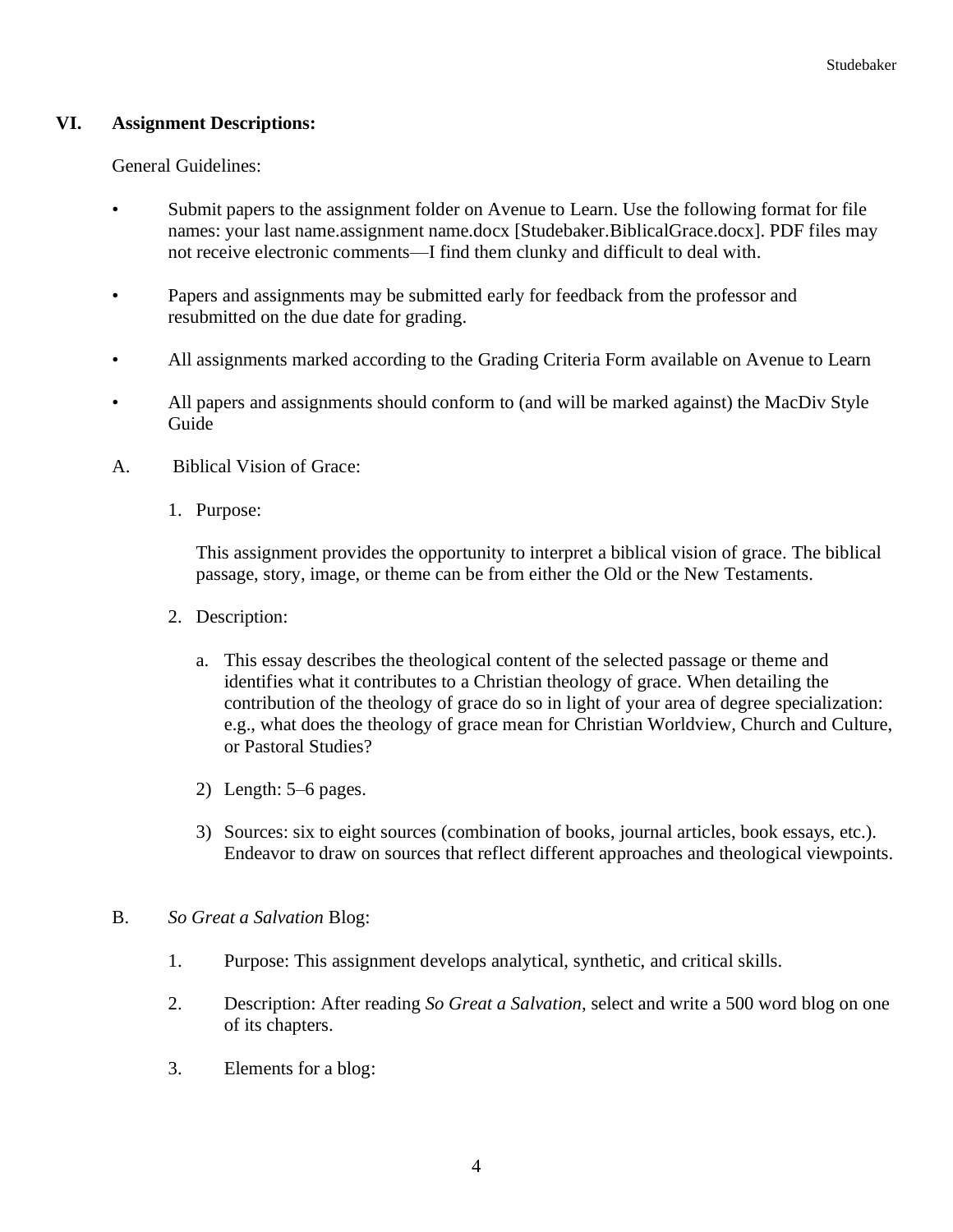\* Note: Given the chapter and the nature of your engagement as well as length of the blog, it may not be possible to include all of these elements in your blog. The key for evaluation is thoughtful description and engagement with the book.

- a. Summarize: Present the primary content, arguments, and problems and solutions identified in the chapter.
- b. Critique: Identify and describe several areas/issues that the chapter misses about the nature of contemporary Christian life and ministry. Where do you think the chapter is weak about contemporary Christian life and ministry? Is its description of the "problem" and its proposed "solution" misguided, blinkered, one-sided? Identify, describe, and make your suggestions for alternative solutions.
- c. Correlate: Based on your observations of contemporary church life, ministry, and Christian life, identify helpful correlations with the themes discussed in the chapter.
- C. Project/Paper—Class Presentation and Written Submission:
	- 1. General guidelines:

This assignment constitutes the "major paper" and presentation of the course. The purpose of the paper/project is vocational development. It should advance your vocational trajectory. Selecting whether to prepare a project or a paper is an important step in the process. If you anticipate further graduate work or writing a thesis as part of your MTS or MDiv, then an academic research-thesis paper is an excellent option. A research-thesis paper provides skill development in conducting the concentrated study on a particular research topic necessary for advanced academic work. If your vocational track is vocational ministry or an alternative professional field, then a project may be an effective option. Completing a project provides skill development in contextualizing and applying the fruit of theological research and reflection.

If you have an idea for a paper or creative project that does not neatly fit into the parameters of the assignment, please come and discuss your idea with me. I am open to papers/projects that cohere with the essence of the course and are suited to your research field and interests.

2. Specialization focus:

#### **Please consult the assignment focus for your degree specialization**

#### a. *Christian Worldview*

This specialization relates to the intellectual environment—historical, contemporary, and global—of contemporary Christianity. Engage a topic related to grace and redemption that addresses an element of Christian worldview. The paper/project should be constructive and not only descriptive. The heart of this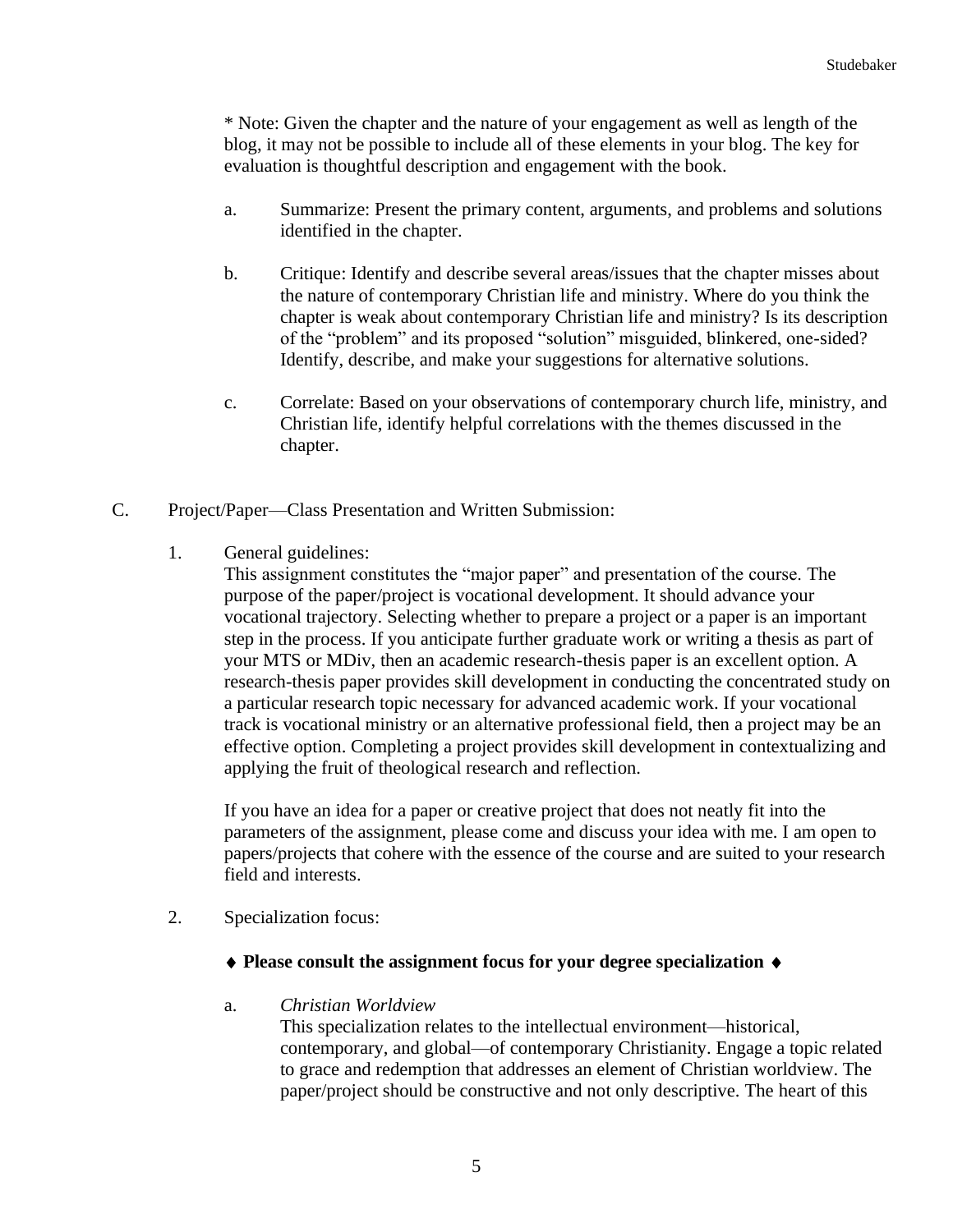assignment is your creative interaction with a way a theology of grace impacts Christian worldview.

Possible topics: Grace and Identity Politics.

b. *Church and Culture*

This specialization focuses on the intersection of the church and its cultural setting. Developing the ability to interpret culture *and* to specify an appropriate Christian response and interaction with it is the purpose of this assignment. Discerning appropriate ways to embody the Gospel of Jesus Christ in terms of our specific cultural location is an essential aspect of Christian discipleship and ministry and this assignment seeks to facilitate this process. The paper/project analyzes an element of contemporary culture from a Christian perspective on grace and redemption. Careful and accurate description of the cultural area, as well as thoughtful assessment and response from a Christian perspective is essential.

Possible topics: Grace and the culture of consumerism (e.g., human dignity in a culture that commodifies human beings according to market forces).

c. *Pastoral Studies*

This specialization focuses on vocational ministry. The paper/project should address an issue related to a Christian theology of grace from the perspective of vocational ministry. The paper/project should emphasize the ways a theology of grace shapes Christian ministry. Theological reflection is essential, but the focus of the paper/project is the concrete and practical way the theology of grace shapes, challenges, and provides an opportunity for the practice of Christian ministry.

Possible topic: Public ministry (e.g., social justice ministries) in a context of post-Christendom, secularism, and religious pluralism.

- 3. Paper Presentation
	- a. Purpose:
		- Presenting your paper gives you the opportunity to share your major paper/project with your class colleagues.
		- The final paper/project is due one week after the presentation of the paper to the class, so your presentation may not reflect the completed paper/project. Indeed, the gap between the presentation and final due date provides you the opportunity to incorporate feedback from your class colleagues (see below for Paper/Project Interaction).
	- b. Guidelines for the presentation: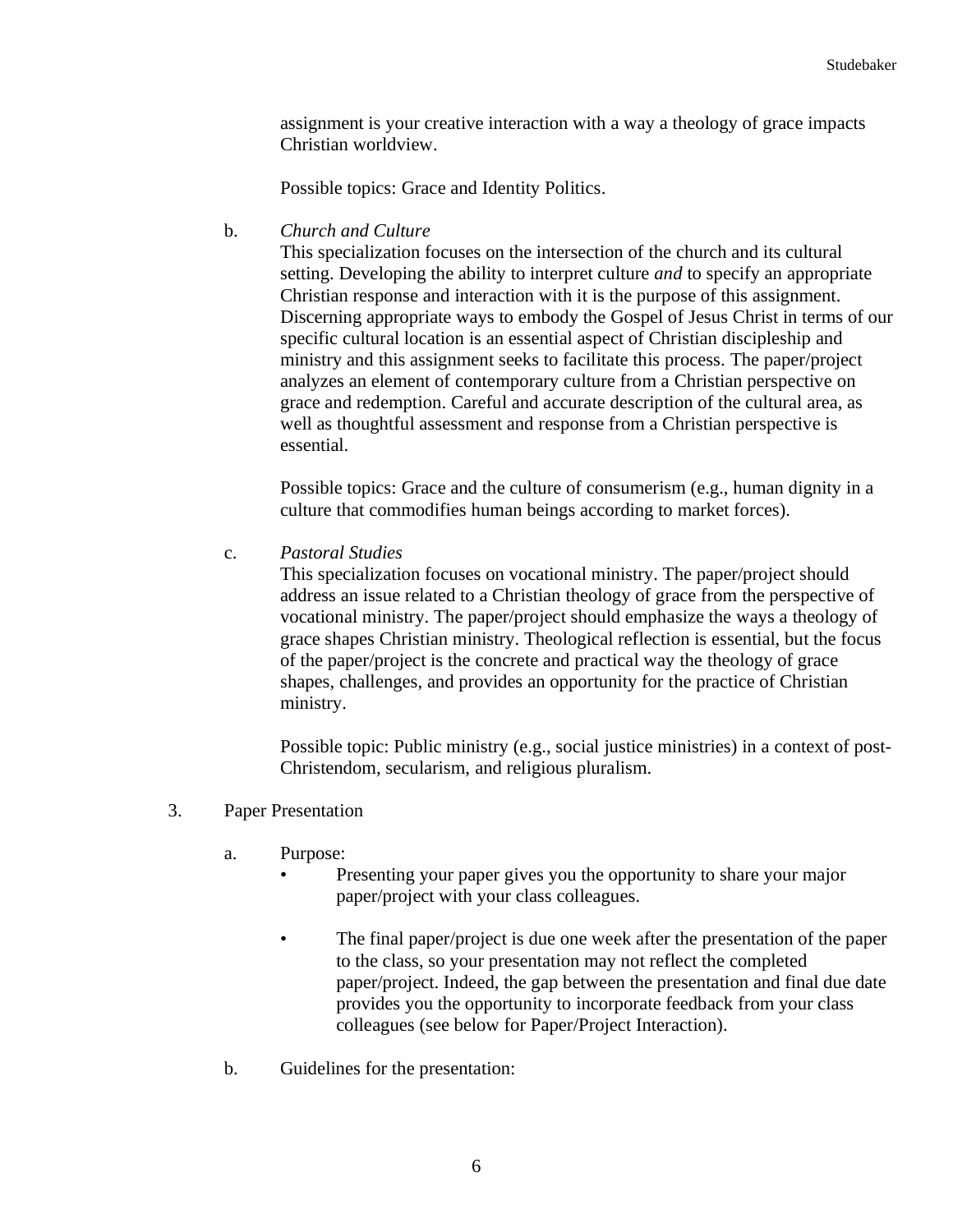- 1) You will present a summary of your paper/project in either a live Zoom session or an in-person class session that introduces the paper/project's ...
	- Topic
	- Why you chose your topic
	- Content development
	- Key resources
- 2) Length: 10 to 15 minutes.
- 4. Constructive Paper/Project:

This assignment constitutes the "major paper" for the course. The purpose of the paper/project is vocational development. It should advance your vocational trajectory. Selecting whether to prepare a project or a paper is an important step in the process.

Paper?

If you anticipate further graduate work or writing a thesis as part of your MTS or MDiv, then an academic research-thesis paper is an excellent option. A researchthesis paper provides skill development in conducting the concentrated study of a particular research topic necessary for academic research.

• Project?

If your vocational track is vocational ministry or an alternative professional field, then a project may be an effective option. Completing a project provides skill development in contextualizing and applying the fruit of theological research and reflection.

If you have an idea for a paper or a creative project that does not neatly fit into the parameters of the specialization descriptions, please discuss your idea with me. I am open to papers/projects that cohere with the essence of the course and that are suited to your vocational/research field and interests.

- a. Guidelines for Paper:
	- 1) Content and argument:
		- Detail a clear thesis (the view that your paper supports).
		- Describe your topic under consideration.
		- Write an essay that coherently demonstrates your view.
		- Detail major alternatives and/or criticisms of the position and interact with them vis-à-vis your view (where appropriate and in so far as space allows).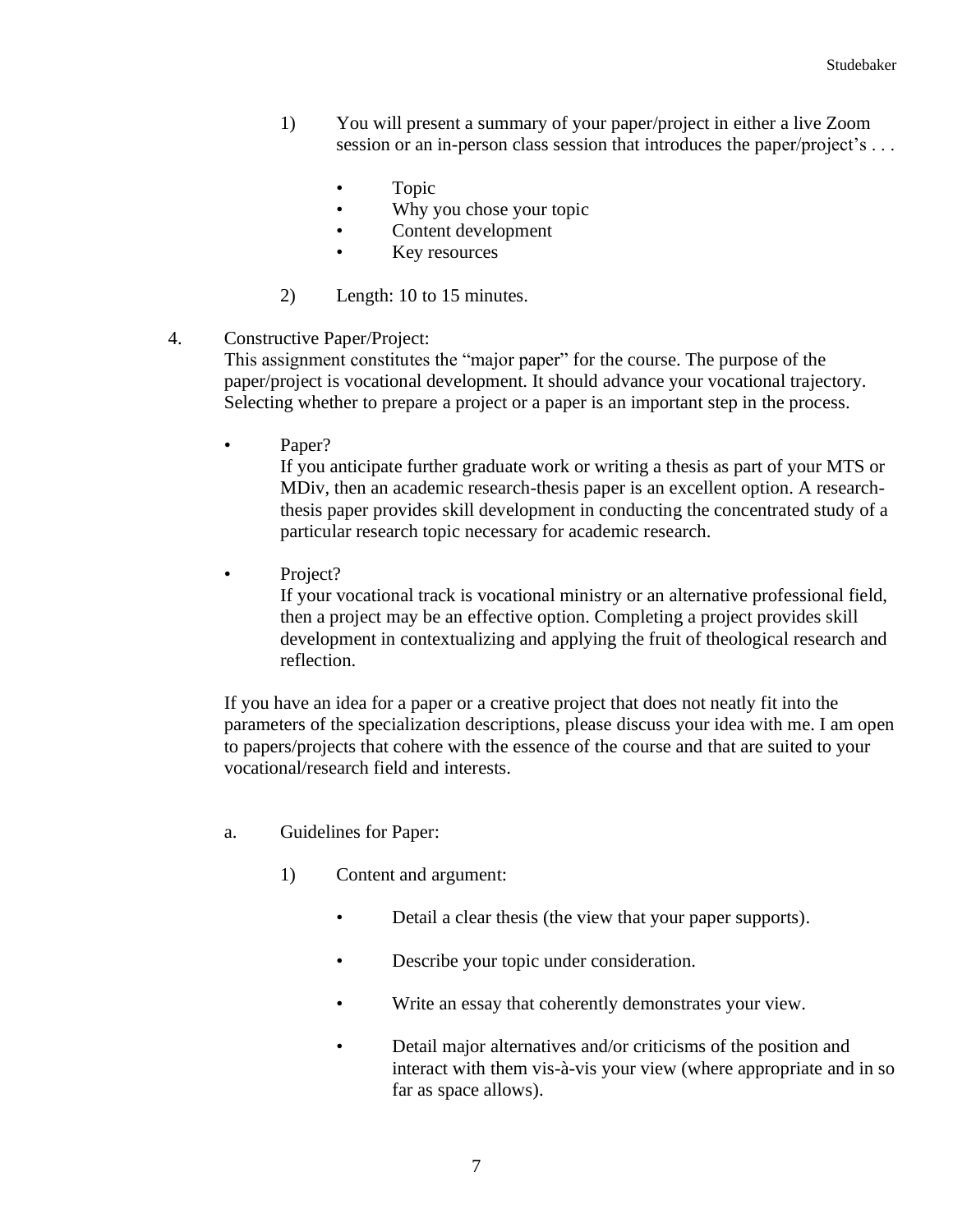- 2) Style, format, and research:
	- Write a stylistically clean and academic paper—e.g., avoid colloquialisms (academic is different than conversational voice), passive voice (use active).
	- Research-thesis papers must have a thesis statement (stated in the introduction). They should include an introduction, content sections, and a conclusion.
	- Use and document a *minimum* of ten scholarly resources (books, journal articles, book essays). Internet resources can be utilized, if they are scholarly and/or professional sources.
	- Accurately document sources according to MDC Style Guide (https://mcmasterdivinity.ca/resources-forms/mdc-style-guide/).
	- Paper length:  $10-12$  pages.
	- Provide a bibliography (list only the books cited in the footnotes of the paper).
- b. Guidelines for Projects/Sermons and Annotated Bibliography:
	- 1) Project content: for example, if you choose to prepare a sermon, you would submit a manuscript of your sermon/message that includes footnotes, which detail where and how you applied and adapted your theological research in the area of leadership. The sermon does not need to be a verbatim manuscript; a detailed and annotated outline works.
	- 2) Annotated bibliography of research sources: An annotation is a paragraph or two (approx. 100 words) that describes the content of the book, essay, or article and how it relates to your research project. In addition to the sermon outline, you will provide an annotated bibliography that details the content of the sources and ways they contributed to the sermon.
	- 3) Double-spaced pages, 12-point Times New Roman font.
	- 4) Use and document at least 10 scholarly resources (e.g., books, journal articles, and essays). Internet resources can be utilized, if they are scholarly and/or professional sources.
	- 5) Document sources with footnotes and follow MDC Style Guide.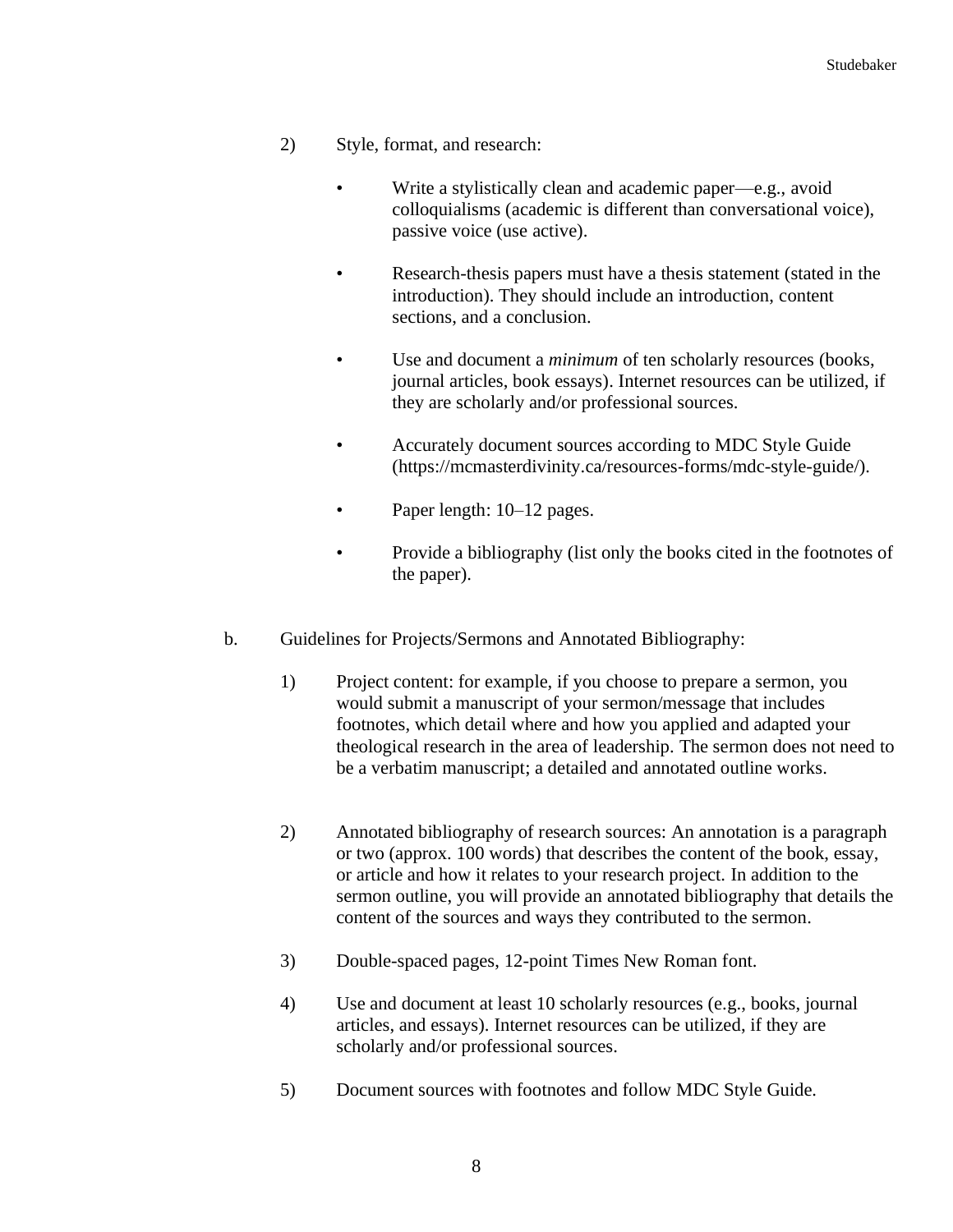### **VII. Policies:**

A. Textbook Purchase:

All required textbooks for this class are available from the College's book, Room 145, McMaster Divinity College. Texts may be purchased on the first day of class. For advance purchase, you may contact READ On Bookstores, 304 The East Mall, Suite 100, Etobicoke, ON M9C 5K1: phone 416-620-2934; fax 416-622-2308; e-mail [books@readon.ca.](mailto:books@readon.ca) Other book services may also carry the texts.

B. Academic Honesty:

Academic dishonesty is a serious offence that may take any number of forms, including plagiarism, the submission of work that is not one's own or for which previous credit has been obtained, and/or unauthorized collaboration with other students. Academic dishonesty can result in severe consequences, e.g., failure of the assignment, failure of the course, a notation on one's academic transcript, and/or suspension or expulsion from the College. <https://www.mcmasterdivinity.ca/programs/rules-regulations>

Students are responsible for understanding what constitutes academic dishonesty. Please refer to the Divinity College Statement on Academic Honesty.

C. Gender Inclusive Language:

McMaster Divinity College uses inclusive language for human beings in worship services, student written materials, and all its publications. It is expected that inclusive language will be used in chapel services and all MDC assignments. In reference to biblical texts, the integrity of the original expressions and the names of God should be respected, but you will need to use gender-inclusive language for humans, and you will need to quote from a gender-inclusive version such as the following: NRSV (1989), NCV (1991), TEV/GNB/GNT (1992), CEV (1995), NLT (1996), TNIV (2005), and the Common English Bible (CEB 2011).

D. Style:

All stylistic considerations (including but not limited to questions of formatting, footnotes, and bibliographic references) must conform to the McMaster Divinity College Style Guidelines for Essays and Theses https://mcmasterdivinity.ca/resources-forms/mdc-style-guide/

Failure to observe appropriate form will result in grade reductions.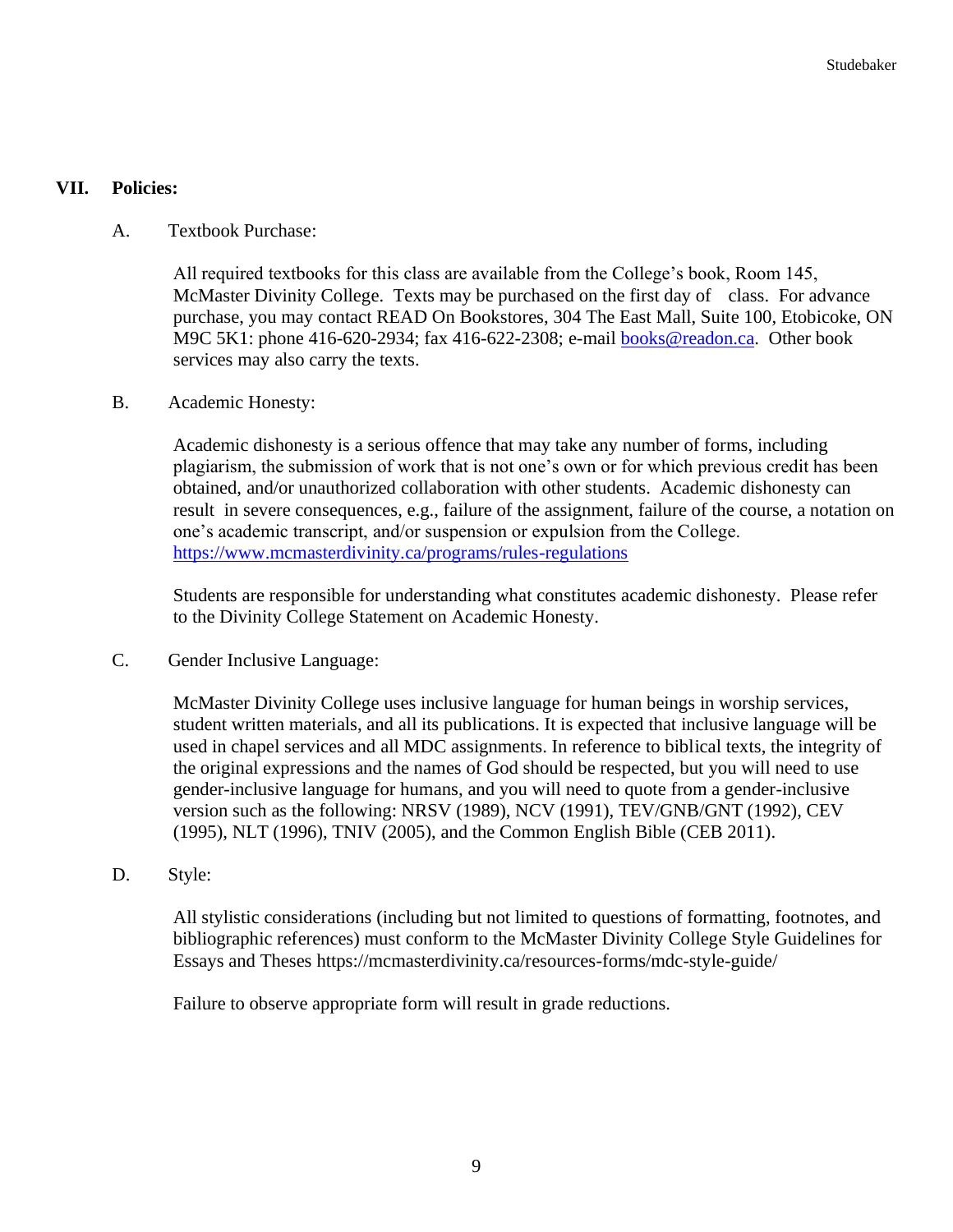#### **VIII. Bibliography**

- Alexander, Donald, ed. *Christian Spirituality: Five Views of Sanctification*. Downers Grove: InterVarsity Press, 1988.
- Bridges, Jerry. *Transforming Grace*. Colorado Springs: NavPress, 2017.
- Cheng, Patrick S. *From Sin to Amazing Grace: Discovering the Queer Christ*. New York: Seabury, 2012.
- Coffey, David. *Grace: The Gift of the Holy Spirit*. Milwaukee: Marquette University Press, 2011.'
- David, Joshua. *Waiting and Being: Creation, Freedom, and Grace in Western Theology*. Edited by Henry F French. Minneapolis: Fortress, 2014.
- Eilers, Kent, and Kyle Strobel, eds. *Sanctified by Grace: A Theology of the Christian Life*. New York: Bloomsbury T & T Clark, 2014.
- Fairbairn, Donald. *Grace and Christology in the Early Church*. Oxford: Oxford University Press, 2003.
- Freibach Heifetz, Dana. *Secular Grace*. Translated by Barbara Harshav. Leiden: Brill Rodopi, 2017.
- Horton, Michael Scott. *Justification*. 2 vols. Grand Rapids: Zondervan, 2018.
- Hwang, Alexander Y., et al., eds. *Grace for Grace: the debates after Augustine and Pelagius*. Washington: Catholic University of America Press, 2014.
- Kapic, Kelly M, ed. *Sanctification: Explorations in Theology and Practice*. Downers Grove: InterVarsity Press, 2014.
- Kierkegaard, Søren. *Practice in Christianity*. Translated and edited by Howard V Hong, and Edna H Hong. New Jersey: Princeton University Press, 1991.
- Knell, Matthew. *Sin, Grace and Free Will: A Historical Survey of Christian Thought*. 2 vols. Cambridge: James Clarke, 2018.
- Lane, A. N. S. *Justification by Faith in Catholic-Protestant Dialogue: An Evangelical Assessment*. London: T & T Clark, 2006.
- Oakes, Edward T. *A Theology of Grace in Six Controversies*. Grand Rapids: Eerdmans, 2016.
- Spurgeon, Charles H. *All of Grace*. Chicago: Moody, 2010.
- Tamez, Elsa. *The Amnesty of Grace: Justification by Faith from a Latin American Perspective*. Nashville: Abingdon, 1993.